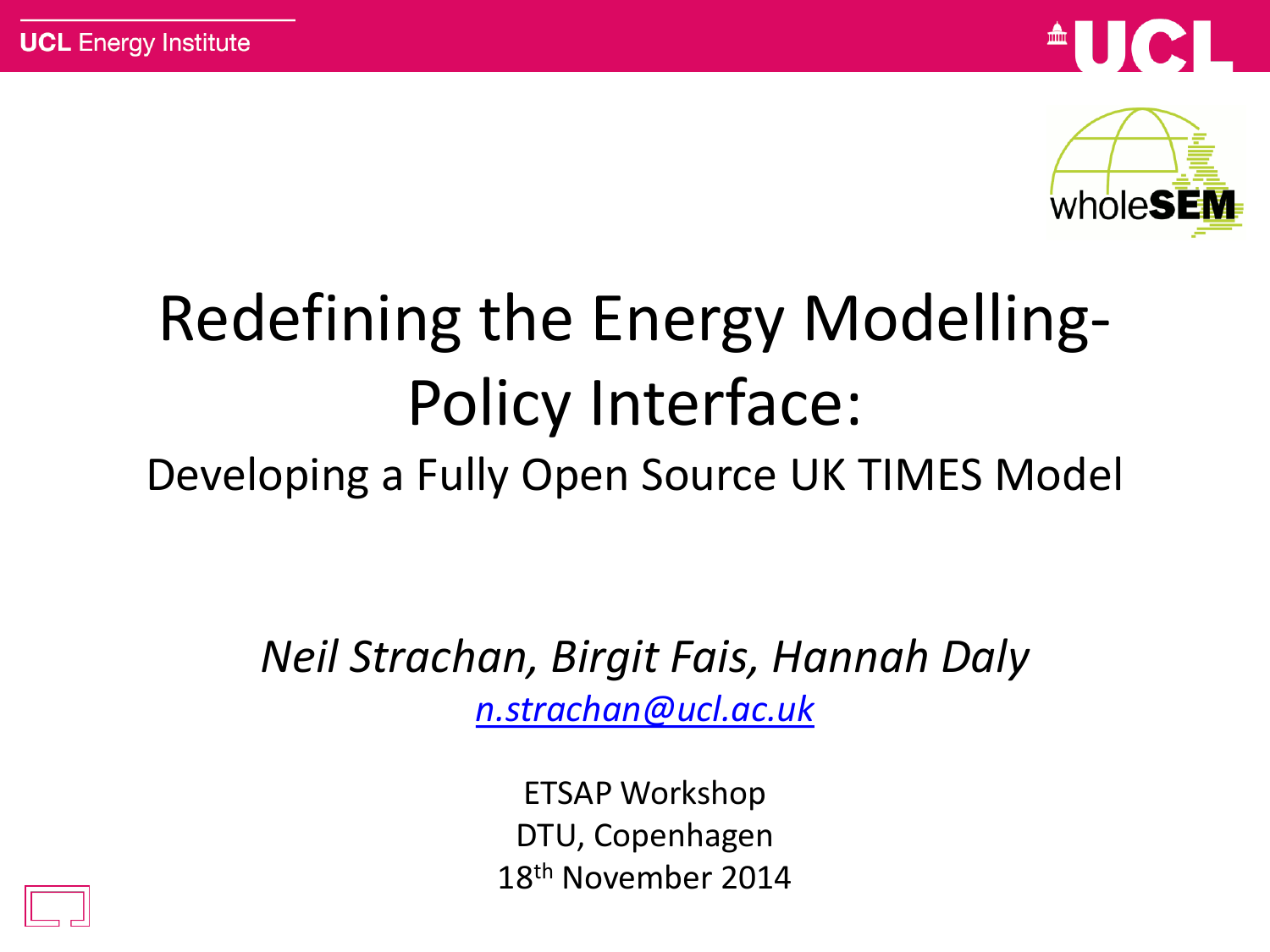

### Energy systems modelling for UK policy

| 2000                                             | 2003                                            | 2005                           | 2007                                                                                 | 2008                                                | 2009                                                                                | 2010-                                   | 2012-14             | 2015                                                             |
|--------------------------------------------------|-------------------------------------------------|--------------------------------|--------------------------------------------------------------------------------------|-----------------------------------------------------|-------------------------------------------------------------------------------------|-----------------------------------------|---------------------|------------------------------------------------------------------|
| <b>RCEP</b><br>$-60\%$ CO <sub>2</sub><br>target | <b>EWP 03</b>                                   | <b>Energy</b><br><b>Review</b> | <b>EWP 07</b>                                                                        | <b>CCC</b> report<br><b>-80% GHG</b><br>legislation | <b>LCTP</b>                                                                         | <b>CCC</b><br><b>Budgets</b><br>$1 - 4$ | Carbon<br>plan      | Carbon<br>budget 5                                               |
| <b>Model</b>                                     | <b>MARKAL</b>                                   |                                | <b>M-Macro</b>                                                                       |                                                     | <b>M-ED</b>                                                                         |                                         | <b>M-Stochastic</b> | <b>UKTM</b>                                                      |
| type                                             |                                                 |                                |                                                                                      |                                                     |                                                                                     |                                         |                     | <b>TIAM-UCL, ETM-UCL, Scottish TIMES</b>                         |
| <b>Funding</b>                                   |                                                 |                                |                                                                                      |                                                     |                                                                                     |                                         |                     |                                                                  |
|                                                  | Rapid simple<br>structured model<br>development |                                | <b>UKERC</b>                                                                         |                                                     |                                                                                     |                                         | wholeSEM            |                                                                  |
|                                                  |                                                 |                                | RCUK, DECC, CCC, Ofgem, NGOs, FP7                                                    |                                                     |                                                                                     |                                         |                     |                                                                  |
|                                                  |                                                 |                                |                                                                                      |                                                     |                                                                                     |                                         |                     |                                                                  |
|                                                  |                                                 |                                | Major 2 year UKERC<br>programme; enhanced<br><b>UK model with Macro</b><br>extension |                                                     | <b>Elastic demand model</b><br>development with<br>major CCC and UKERC<br>scenarios |                                         |                     | Stochastic model, Global<br><b>TIMES model, UKTM</b><br>variants |

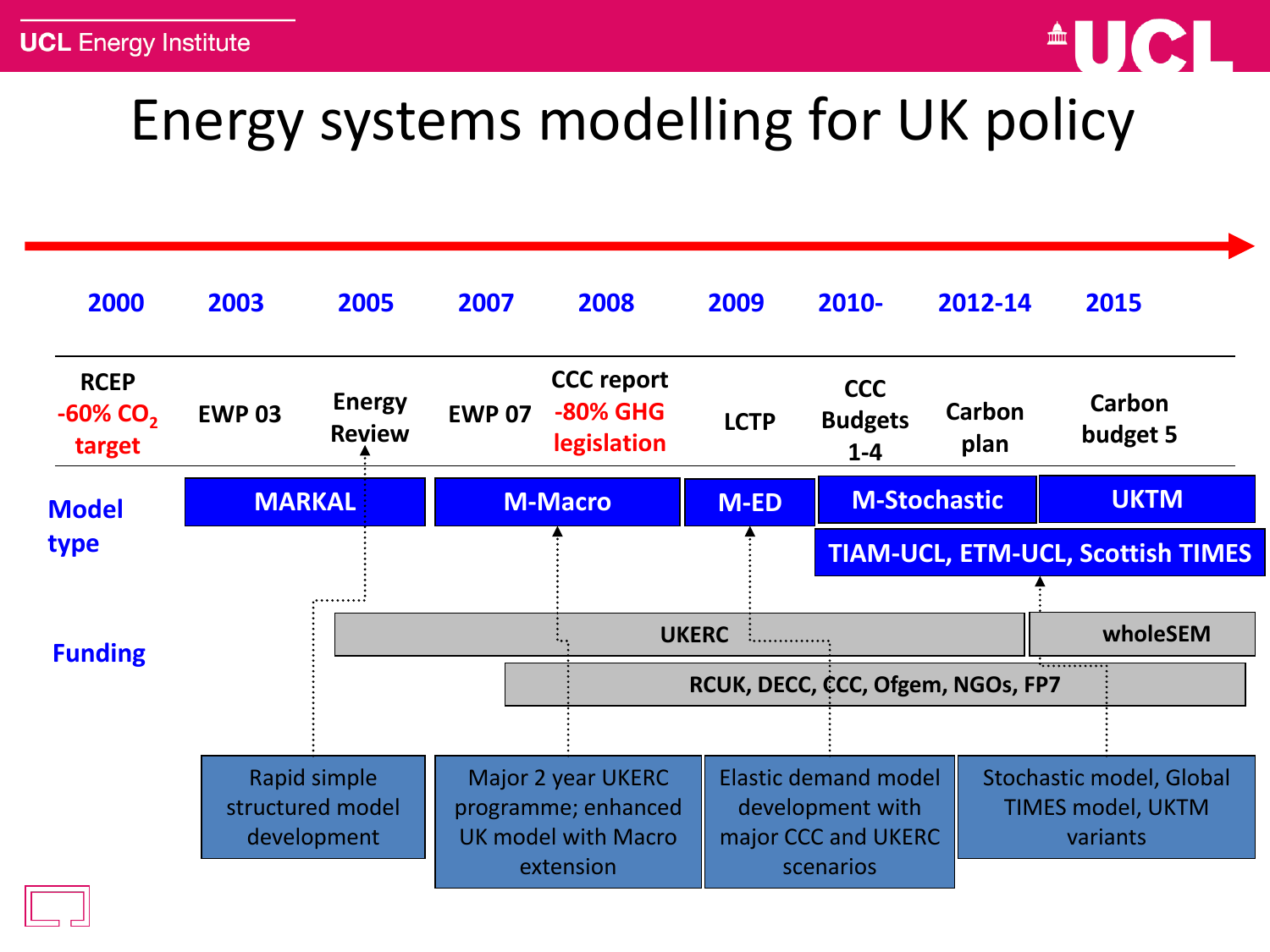

Department of Energy &

### Overview of DECC's modelling landscape



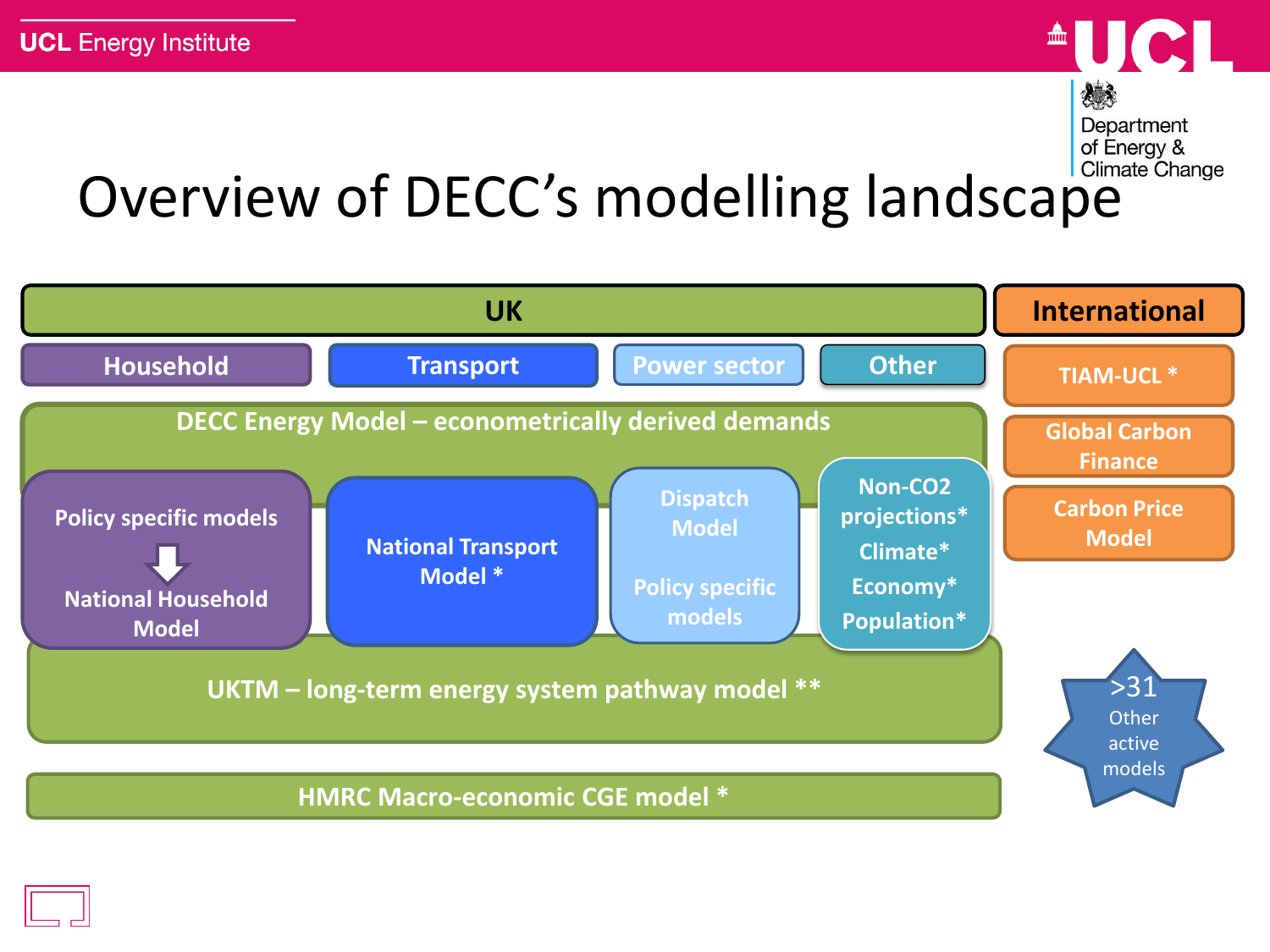

## UK GHG budgets

| <b>5 year Carbon</b><br>budget | <b>Years</b> | <b>Budget</b><br>(MtCO2e) | % reduction vs<br>1990 levels | <b>Status</b>                 |
|--------------------------------|--------------|---------------------------|-------------------------------|-------------------------------|
| 1 <sup>st</sup>                | 2008-2012    | 3,018                     | 23%                           | Achieved                      |
| 2 <sub>nd</sub>                | 2013-2017    | 2,782                     | 29%                           | On target                     |
| 3 <sup>rd</sup>                | 2018-2022    | 2,544                     | 35%                           | Legislated                    |
| 4 <sup>th</sup>                | 2023-2027    | 1,950                     | 50%                           | Legislated                    |
| 5 <sup>th</sup>                | 2028-2032    | ??                        | ??                            | To be set in<br>December 2015 |

- UK General election in May 2015
- EU 2030 target
	- Overall ambition (-40% GHGs), relative effort between MS, overlapping additional targets
- Paris COP November 2015
	- USA GHG target 26-28% *below 2005 levels* by 2025
	- $-$  China CO<sub>2</sub> aims to peak emissions around 2030

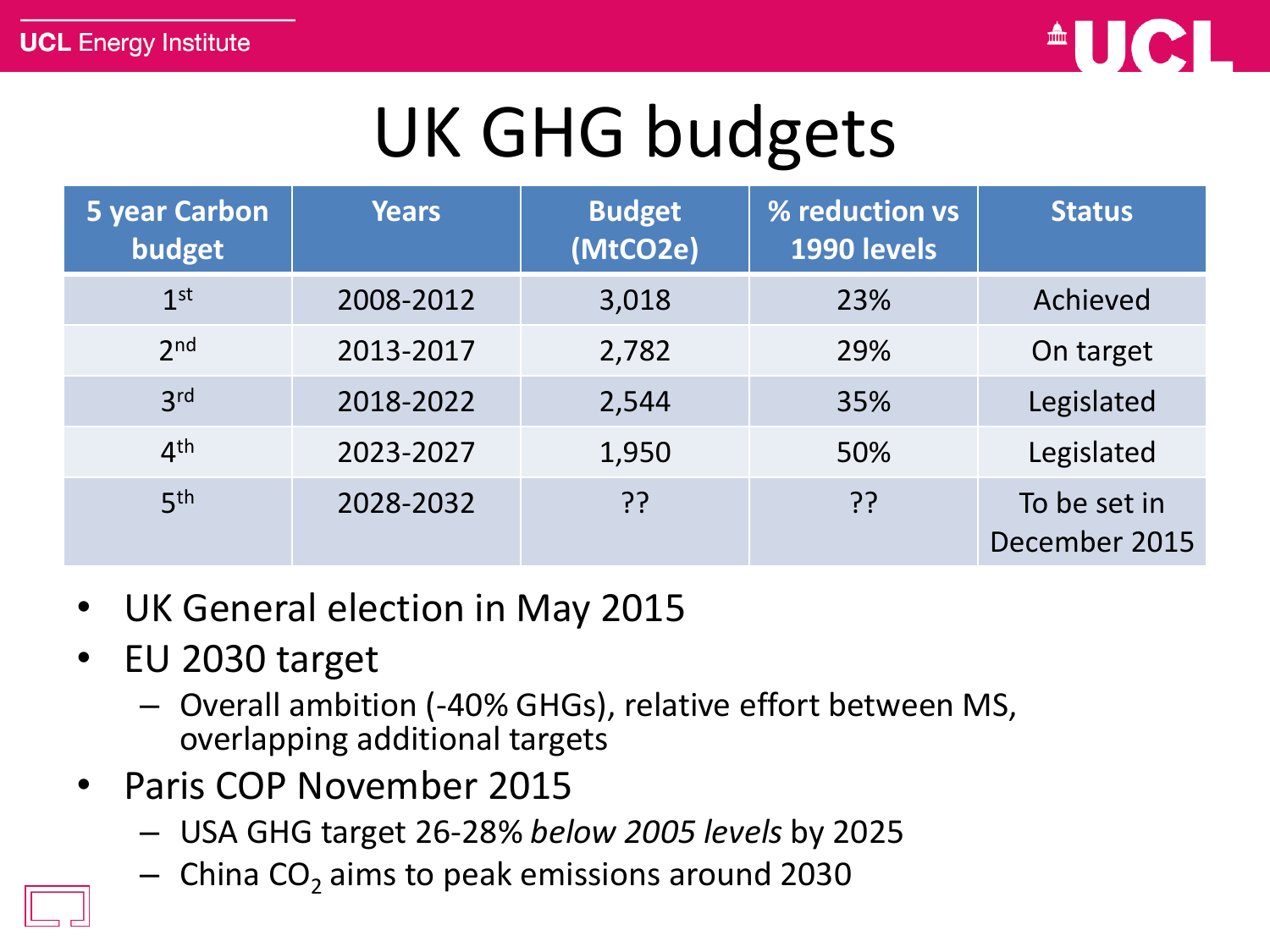

## UK Government new focus: Model Quality



Home News U.S. | Sport | TV& Showbiz | Femail | Health | Science | Money | Video | C

News Home | Arts | Headlines | Pictures | Most read | News Board

Three civil servants suspended after government is forced to rerun bidding process for West Coast rail route because it got its sums wrong



**West Coast bid: Minister admits** 'unacceptable mistakes'

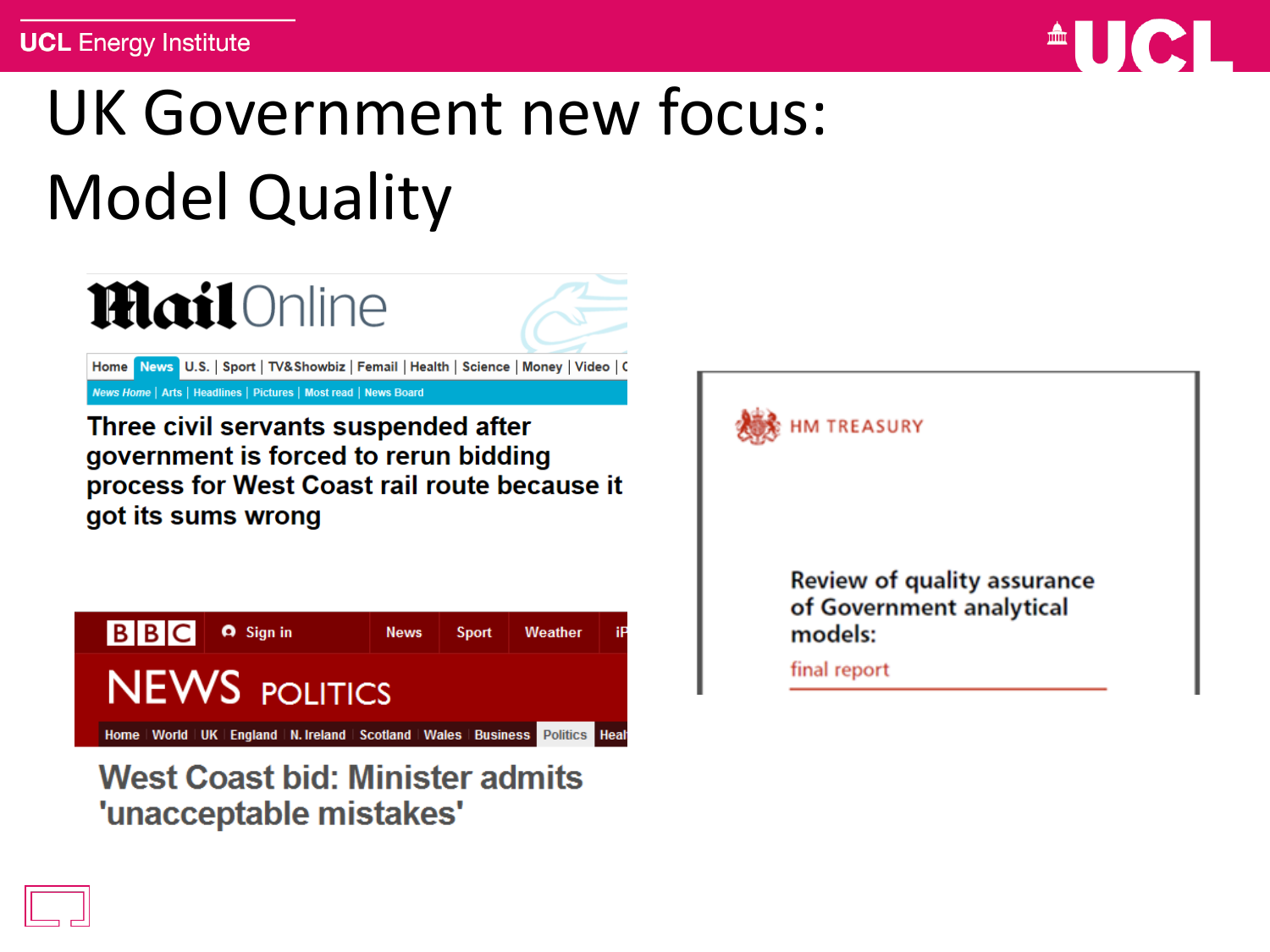

# DECC Modelling Integrity team

- Highly prominent focus on quality assurance
	- Formal Review of key DECC Models
	- Ongoing DECC Model Support
	- Developing and embedding best practice, guidance and tools

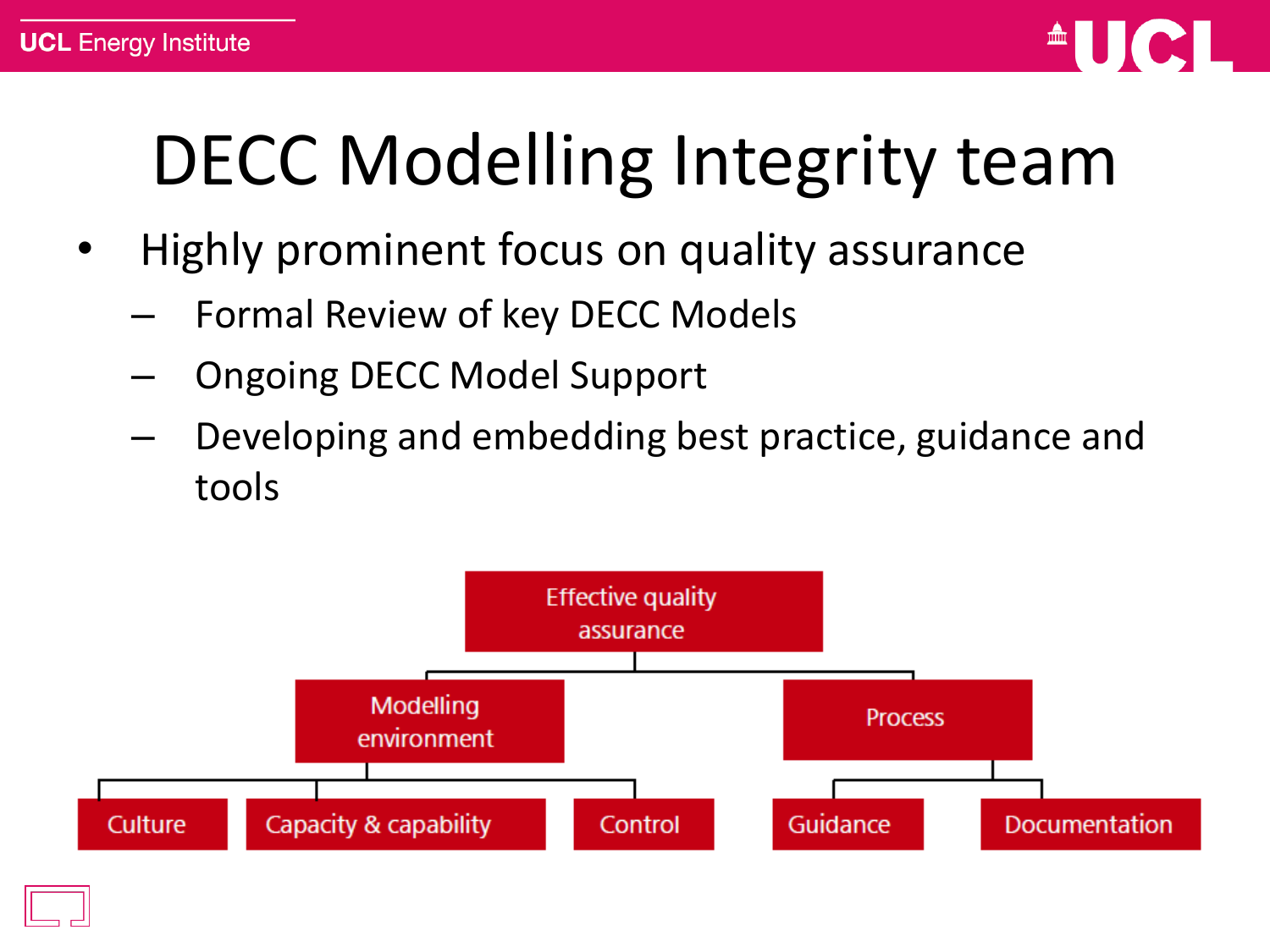## **UKTM – The UK TIMES Model**

#### • *Overview*

Integrated energy systems model - Least cost optimization - Partial equilibrium - Technology rich - sensitivity and uncertainty analysis

#### • *New functionality of TIMES & UKTM*

- All GHG emissions;
- Storage, temporal flexibility;
- Industrial & residential sector disaggregation;
- Linkages with European & global TIMES models;
- Full and transparent data update.

#### • *Ongoing research development*

- Behaviour & fuel poverty;
- Land-Energy-Water nexus;
- Spatial & temporal detail;
- Macro-economic impacts;
- Technology learning.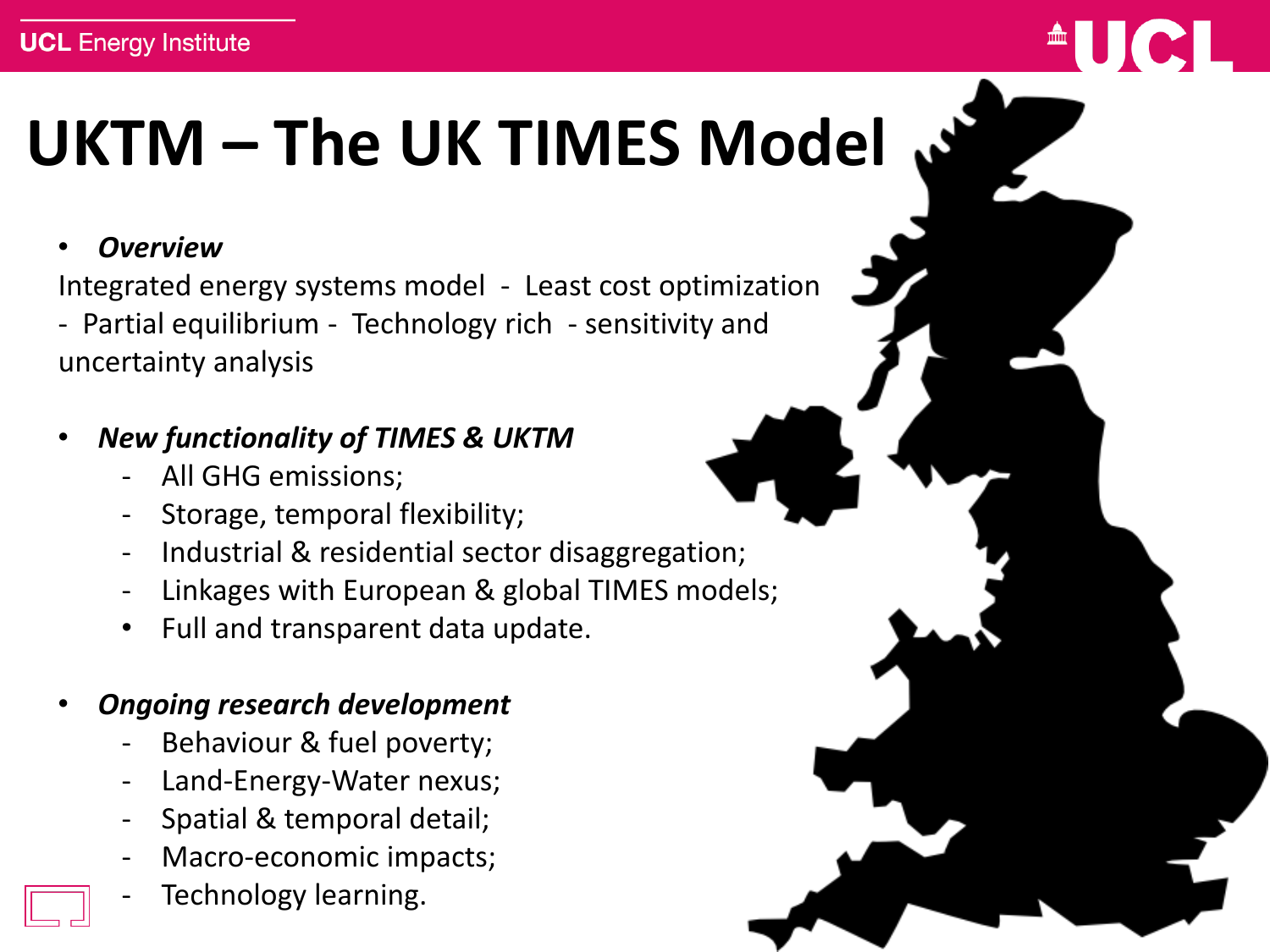

### Why go open source?

- Energy modelling must be replicable and verifiable to be considered part of the scientific process
- The UK's drive towards clarity and quality assurance in the provision of policy insights
	- Consistent with the general movement to open access in publically funded research
- Benefit from the wide range of modelling expertise in academia, industry, and government

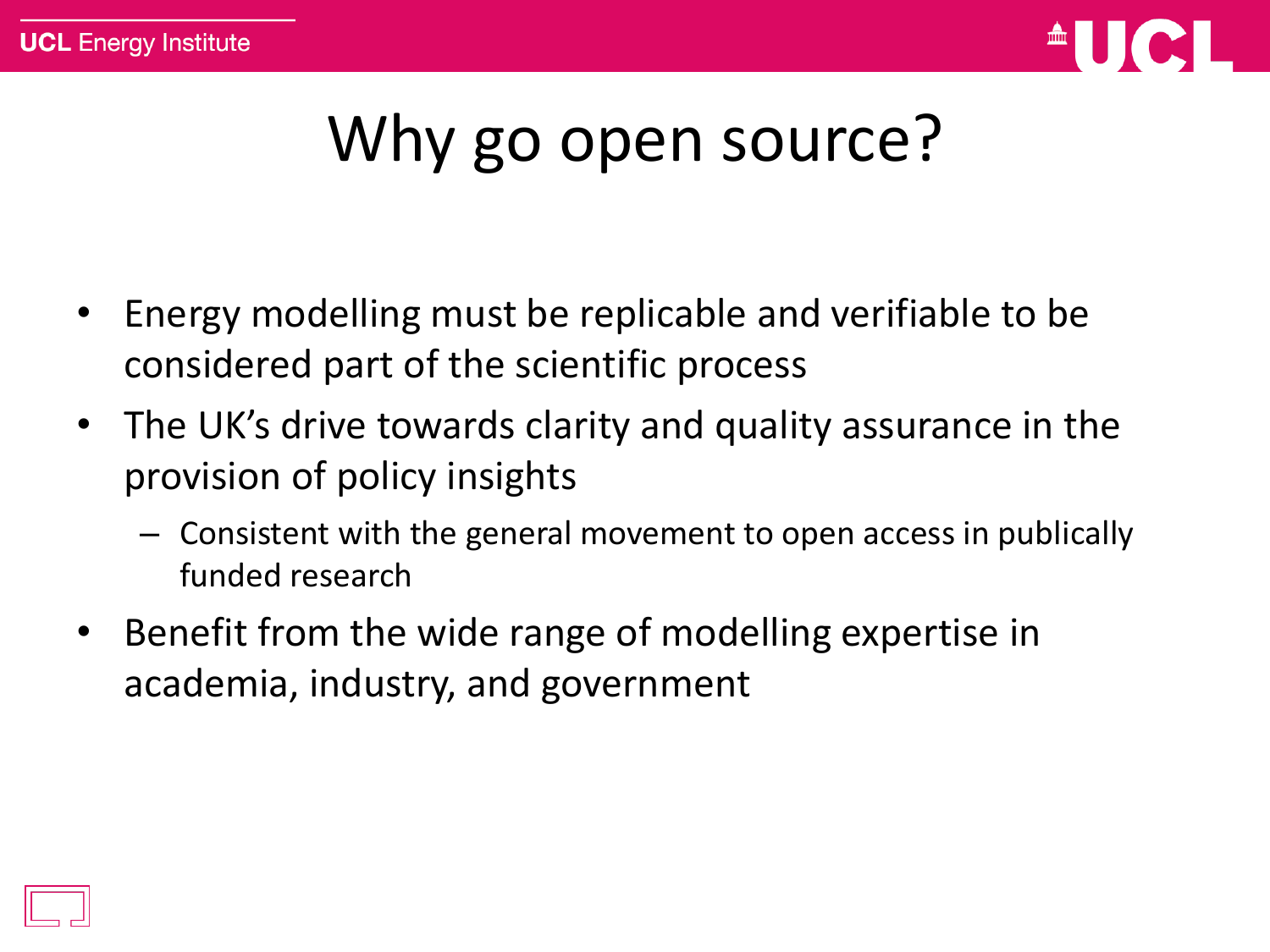

### It's not just open source modelling

- It's not just open source modelling, it's a new modelling-policy interface
	- Black-box energy models have not been able to clear the muddy water of policy insights where competing models give alternate findings
	- The cottage industry of energy modellers have not been open enough to broader modelling processes and methods
	- Open source has been done before but generally simple models, or just the model (not the results, interpretation, model development)
- Modelling-policy iteration has much needed replicability via stringent version control
- But it also has a collaborative user group to test, improve and apply the model

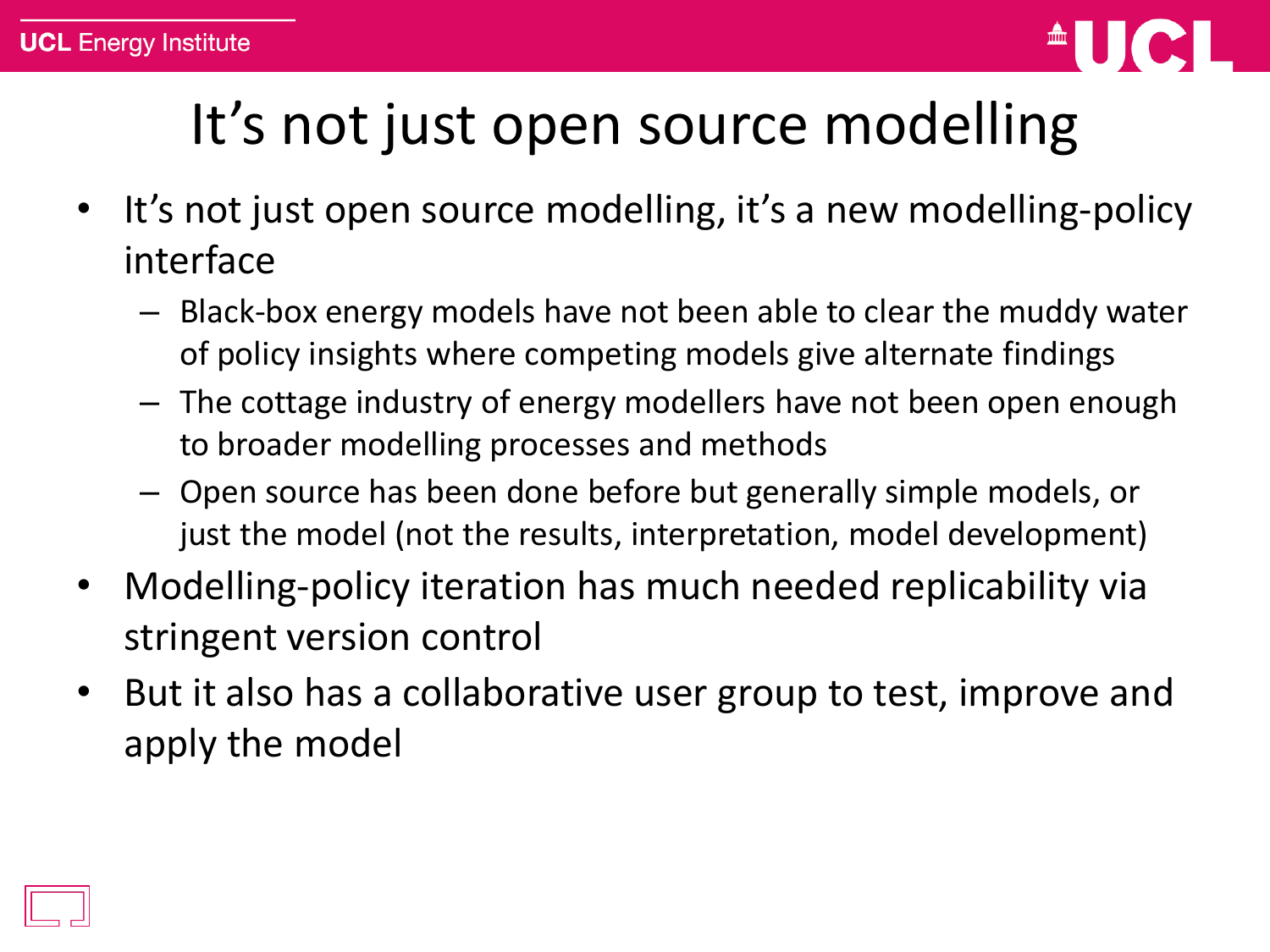

### UKTM open source process

- Long-term (initially 3 years) contract with DECC
	- Series of expert workshops to get buy-in from other government departments, advisors and regulators
	- Embed DECC modeller into UCL team via wholeSEM Fellowship
- Expert user group via memorandum of understanding (MoU)
	- Sharing of "silver version" of UKTM in Sept 2014
- Development of a "gold standard" UKTM
	- Release in Jan 2015
- Version control controlled via a UCL Gatekeeper function
	- Model dissemination via UCL web portal ([www.wholesem.ac.uk\)](http://www.wholesem.ac.uk/)
- Broader engagement via Stakeholder workshops
- Research vs production versions (model archaeology)

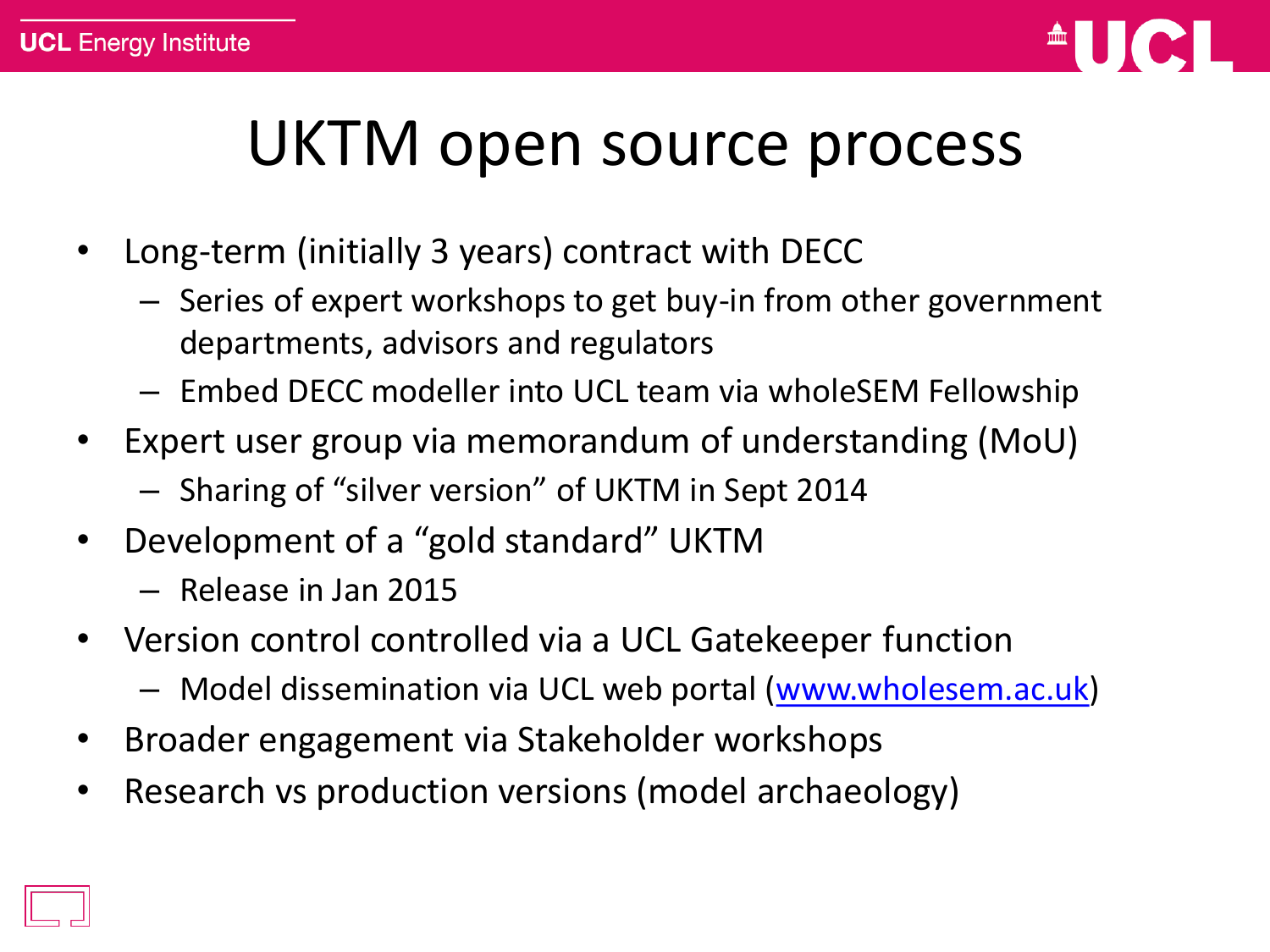

# Our challenges (to date…)

- Who has final control of model
	- What functionality and data improvements are essential?
	- What policies are included and do they all work?
	- Government assumptions = UCL assumptions (?)
- Staff turnover of key analytical people in government
- Resources for full Q&A are very considerable
	- Model plus backing spreadsheets
- Fragility of interlinked model structure
	- Under our version control and wiki platform (Huddle)
- Access, and learning curve, in using TIMES and VEDA
	- [TIMES training course in London in Nov 2014]
- Some initial evidence of free riding in data collation, calibration, maintenance and documentation